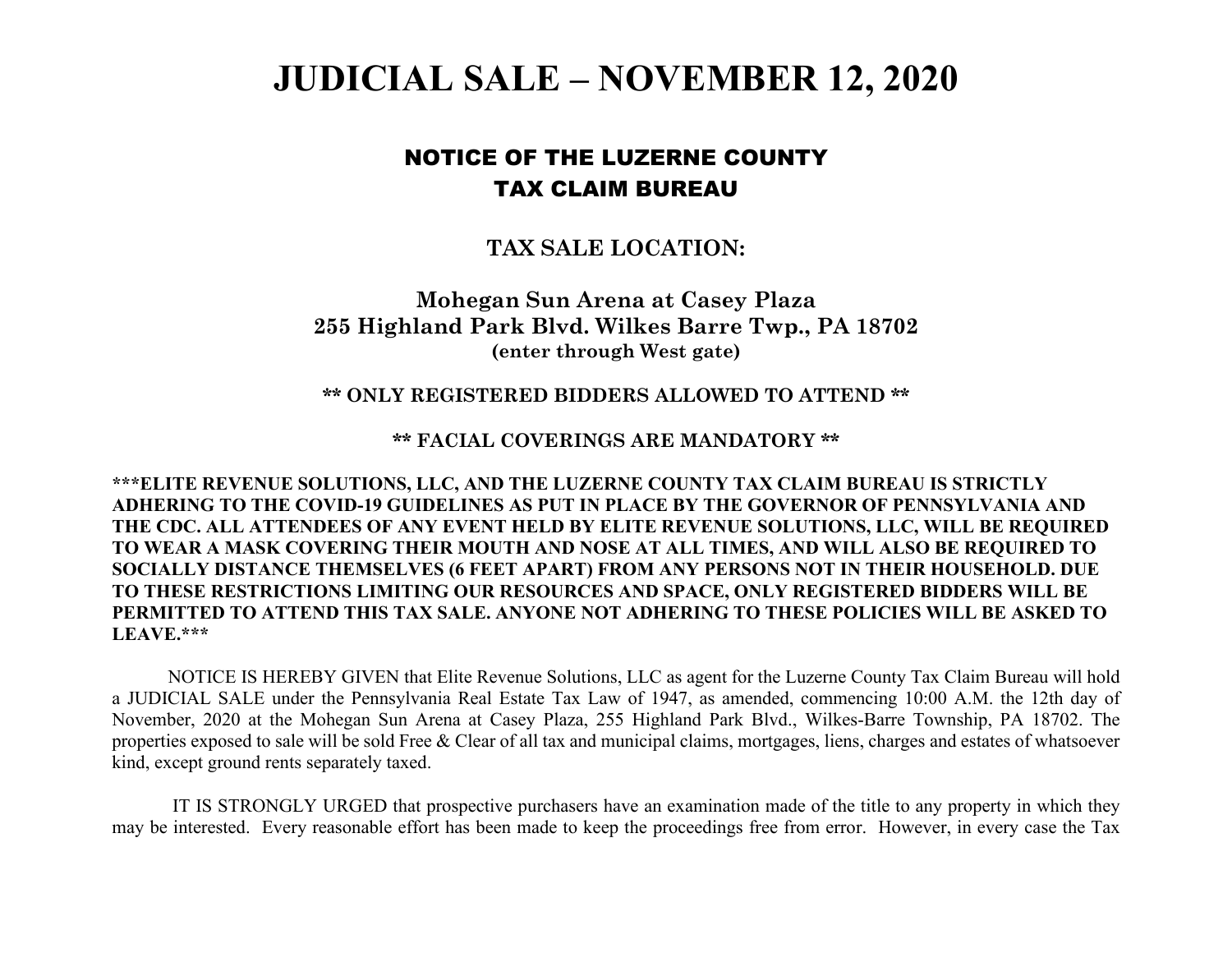Claim Bureau is selling the TAXABLE INTEREST and the property is offered for sale by the Tax Claim Bureau without guarantee of warranty whatever, either as to structure or lack of structures upon the land.

 There will be NO REDEMPTION PERIOD after the date of the sale, but these Taxes and Costs can be paid up to the time of the sale.

Prospective purchasers at all tax sales are required to certify as follows:

- 1. In accordance with Section 619a of the Real Estate Tax Sale Law, 72 P.S. § 5860.619a, a successful bidder shall be required to provide certification to the Bureau that such person is not delinquent in paying real estate taxes owed to taxing bodies within Luzerne County, nor is the bidder acting on behalf of another individual or entity who is delinquent in paying real estate taxes owed to taxing bodies within Luzerne County; and
- 2. In accordance with Section 619a of the Real Estate Tax Sale Law, 72 P.S. § 5860.619a, a successful bidder shall be required to provide certification to the Bureau that such person is not delinquent in paying municipal utility bills owed to municipalities within Luzerne County, nor is the bidder acting on behalf of another individual or entity who is delinquent in paying municipal utility bills owed to municipalities within Luzerne County.
- 3. Pursuant to Section 601 (d) of the Real Estate Tax Sale Law, 72 P.S. § 5860.601 (d), prospective bidders must certify that they have not had a landlord license revoked in any municipality in Luzerne County and that they are not acting as an agent for a person whose landlord license has been revoked.

In accordance with Section 618 of the Real Estate Tax Sale Law, 72 P.S. § 5860.618, the owner shall not be permitted to repurchase said property.

 TERMS OF SALE: **Payment of the bid price along with transfer taxes and recording costs shall be due and owing as soon as the sale is completed and must be made in the form of cash, certified check, or money order.** In the event that said amount is not paid before the close of business on the day of the sale, the sale will be voided and the bidder will not be permitted to bid on any properties in future sales.

In the event that a successful bidder tenders a bad check to the Tax Claim Bureau when purchasing a property in any sale the bidder shall not be permitted to bid on any properties in future sales and the matter shall be referred to the Luzerne County District Attorney's Office for prosecution under the Pennsylvania Crimes Code, 18 Pa. C.S.A. § 4105 which may lead to a CONVICTION OF A FELONY OF THE THIRD DEGREE.

Prospective bidders must register prior to the sale. **NO REGISTRATION WILL BE TAKEN ON THE DAY OF THE SALE**. Registrations will be accepted until November 10, 2020 at 12:00 PM. Registration and Certification forms are available in the Tax Claim Bureau and online at www.luzernecountytaxclaim.com. All Prospective Bidders must present one (1) form of photo identification at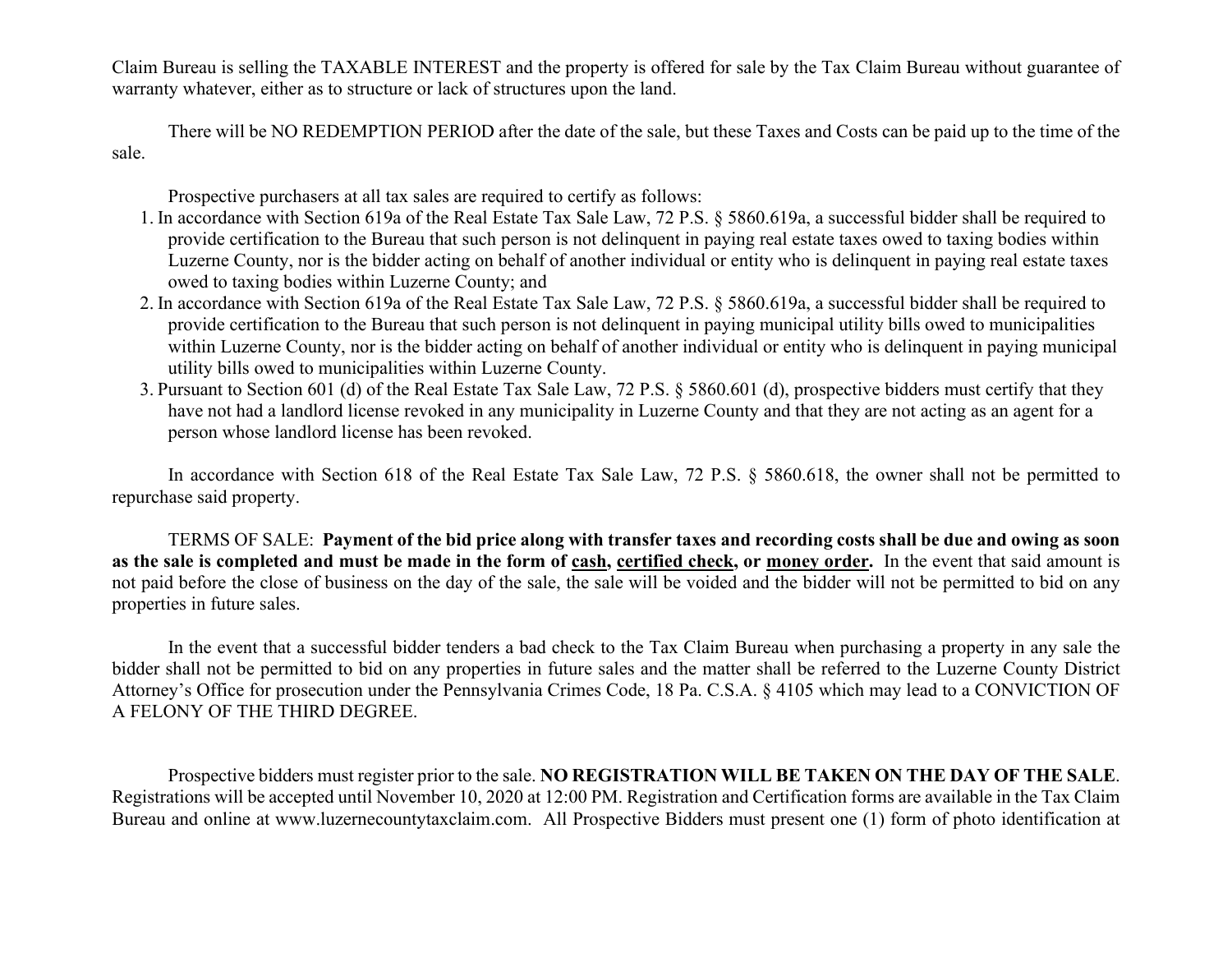the time of registration and on the date of the Sale. Failure to present photo identification at the time of registration will prevent a Prospective Bidder from being registered to bid. Failure to present photo identification on the date of the sale will prevent the bidder from receiving his bidder number and thus barring the registered bidder from having the opportunity to bid on property.

Any person whose property is included in the list and being exposed to Public Sale, who believes that by no reason of some defect said property should not be exposed to sale, should immediately make known their reason to the Tax Claim Bureau, either in person or by agent.

 The County of Luzerne does not discriminate on the basis of race, color, national origin, sex, religion, age, disability or familial status in employment or the provision of services.

Any questions regarding the Judicial Sale should be directed to the Luzerne County Tax Claim Bureau at (570) 825-1512.

Elite Revenue Solutions, LLC Agent for the Luzerne County Tax Claim Bureau Sean P. Shamany, Director

Petitioner exposed certain parcels of land to Upset Sale on September 26, 2019 upon delinquent tax claims filed for the tax years 2017 inter alia. Notice of the Upset Sale was advertised in The Times Leader, Standard Speaker and the Luzerne Legal Register on August 23, 2019. Petitioner exposed certain parcels of land to Upset Sale on September 27, 2018 upon delinquent tax claims filed for the tax years 2016 inter alia. Notice of the Upset Sale was advertised in The Times Leader, Standard Speaker and the Luzerne Legal Register on August 17, 2018. Petitioner exposed certain parcels of land to Upset Sale on September 28, 2017 upon delinquent tax claims filed for the tax years 2015 inter alia. Notice of the Upset Sale was advertised in The Times Leader, Standard Speaker and the Luzerne Legal Register on August 18, 2017. Petitioner exposed certain parcels of land to Upset Sale on September 20, 2016 upon delinquent tax claims filed for the tax years 2014 inter alia. Notice of the Upset Sale was advertised in The Times Leader, Standard Speaker and the Luzerne Legal Register on August 19, 2016. Petitioner exposed certain parcels of land to Upset Sale September 24, 2015 upon delinquent tax claims filed for the tax years 2013 inter alia. Notice of the Upset Sale was advertised in The Times Leader and Standard Speaker on August 21, 2015, and the Luzerne Legal Register on August 8, 2015. Petitioner exposed certain parcels of land to Upset Sale on September 11, 2014 upon delinquent tax claims filed for the tax years 2012 inter alia. Notice of the Upset Sale was advertised in The Times Leader, Standard Speaker and the Luzerne Legal Register on August 8, 2014.

An upset price was set for each such parcel exposed to sale, in accordance with the Act, however the following properties were not sold at the respective Upset Sales, because the upset sale price was not obtained: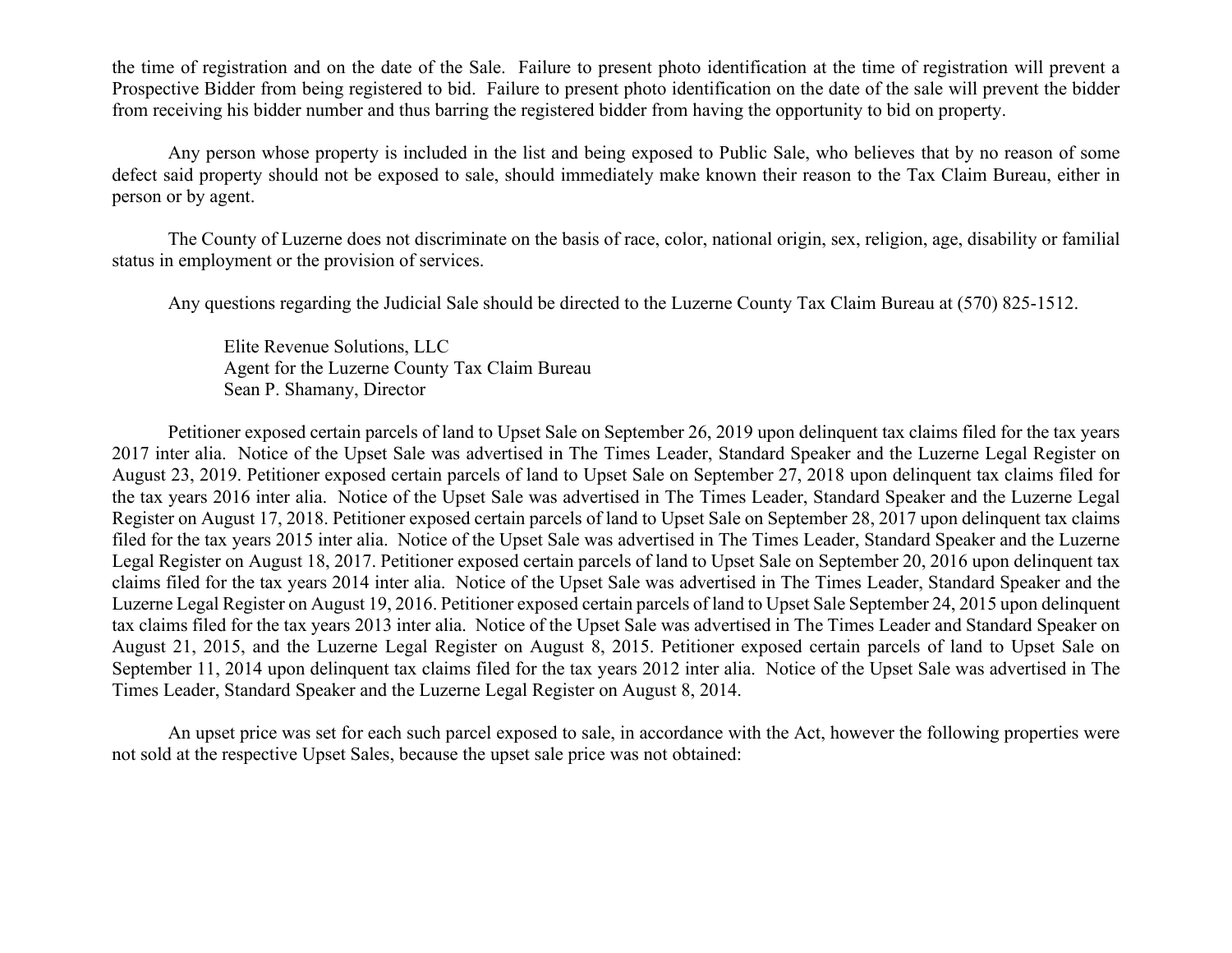| Sale #  | <b>Municipality</b>            |  |
|---------|--------------------------------|--|
| 19-0003 | <b>ASHLEY BORO WARD 1</b>      |  |
|         | 17-0010 ASHLEY BORO WARD 1     |  |
|         | 19-0130 BLACK CREEK TWP        |  |
| 19-0156 | <b>BLACK CREEK TWP</b>         |  |
| 19-0131 | <b>BLACK CREEK TWP</b>         |  |
| 16-0128 | <b>BEAR CREEK TWP</b>          |  |
| 19-0201 | <b>BUTLER TWP WARD 1</b>       |  |
| 19-0202 | <b>BUTLER TWP WARD 1</b>       |  |
| 19-0261 | <b>BUTLER TWP WARD 2</b>       |  |
| 19-0244 | <b>BUTLER TWP WARD 2</b>       |  |
| 19-0370 | <b>DALLAS TWP</b>              |  |
| 19-0351 | <b>DALLAS TWP</b>              |  |
| 19-0426 | <b>DURYEA BORO WARD 1</b>      |  |
| 19-0549 | <b>EXETER BORO WARD 4</b>      |  |
|         | 19-0625 EXETER TWP             |  |
|         | 19-0664 EDWARDSVILLE WARD 7    |  |
|         | 19-0792    FOSTER TWP          |  |
|         | 19-0822 FOSTER TWP             |  |
|         | 19-0786 FOSTER TWP             |  |
|         | 19-0794 FOSTER TWP             |  |
|         | 19-0795 FOSTER TWP             |  |
|         | 19-0861 HANOVER TWP WARD 1     |  |
|         | 19-0899 HANOVER TWP WARD 4     |  |
|         | 19-0924 HANOVER TWP WARD 5     |  |
|         | 19-0995 HANOVER TWP WARD 7     |  |
|         | 19-1151 HAZLE TWP WARD 2       |  |
|         | 19-1185 HAZLE TWP WARD 2       |  |
|         | 19-1100 HAZLE TWP WARD 2       |  |
|         | 19-1223 HAZLE TWP WARD 2       |  |
|         | 19-1143 HAZLE TWP WARD 2       |  |
|         | 19-1195 HAZLE TWP WARD 2       |  |
|         | 18-1075 HAZLE TWP WARD 2       |  |
| 18-1097 | <b>HAZLE TWP WARD 2</b>        |  |
|         | 19-3150 HAZLETON CITY WARD 14  |  |
|         | 14-1747 HUNTINGTON TWP         |  |
|         | 19-1489 KINGSTON BORO WARD 1   |  |
|         | 17-1499 KINGSTON BORO WARD 3   |  |
|         | 15-1676 KINGSTON BORO WARD 4   |  |
|         | 19-1831 NANTICOKE CITY WARD 4  |  |
|         | 19-1910 NANTICOKE CITY WARD 10 |  |
|         | 16-1619 NESCOPECK BORO         |  |

# **43-Q3NW1-001-008-000 MICHAEL MARTIN L, deceased & LAVERNE R, deceased**

| <u>Sale #</u> | <b>Municipality</b>           | <b>Parcel</b>         | <b>Owner</b>                                                | <b>Property Description</b> |                           | <b>Bid Amount</b> | <b>Sale Results</b>                         |
|---------------|-------------------------------|-----------------------|-------------------------------------------------------------|-----------------------------|---------------------------|-------------------|---------------------------------------------|
| 19-0003       | <b>ASHLEY BORO WARD 1</b>     | 01-I9SE1 -001-016-000 | STEELE DONALD & ARLENE, BOTH DECEASED                       | <b>128 W HARTFORD ST</b>    | -56                       |                   | 1,222.21 SOLD - \$95,000 (Bidder # 365)     |
| 17-0010       | <b>ASHLEY BORO WARD 1</b>     | 01-I9SE4-001-049-000  | <b>BERNAL NANCY</b>                                         | <b>98 R ASHLEY ST</b>       | - 5                       |                   | 1,774.30 SOLD - \$1,774.30                  |
| 19-0130       | <b>BLACK CREEK TWP</b>        | 03-U5S1 -005-004-000  | <b>AGUILERA GERARDO &amp; CONCEPCION</b>                    | <b>LAKE VALLEY LN</b>       | \$                        |                   | 1,285.74 SOLD - \$1,285.74 (Bidder # 29)    |
| 19-0156       | <b>BLACK CREEK TWP</b>        | 03-U5S6 -003-136-000  | <b>CHENG WEI &amp; LIFANG DU</b>                            | <b>136 YAZOO DR</b>         | - 56                      |                   | 1,273.22 REMOVED - TAXES PAID IN FULL       |
| 19-0131       | <b>BLACK CREEK TWP</b>        | 03-U5S1 -006-006-000  | <b>MWANGI NANCY M</b>                                       | <b>IROQUOIS CIR</b>         | -5                        |                   | 1,242.78 SOLD - \$1,242.78 (Bidder # 29)    |
| 16-0128       | <b>BEAR CREEK TWP</b>         | 04-N12S3-004-001-000  | BELL ROBERT, ALLEN, & DOROTHY, deceased                     | <b>OLD FORD RD-BEECH RD</b> | -\$                       |                   | 2,027.72 SOLD - \$3,500 (Bidder # 132)      |
| 19-0201       | <b>BUTLER TWP WARD 1</b>      | 06-P8S3 -002-006-000  | ROCZNIAK WALTER MARGARET UX                                 | <b>OAK ST</b>               | -5                        |                   | 1,325.70 SOLD - \$1,325.70 (Bidder # 274)   |
| 19-0202       | <b>BUTLER TWP WARD 1</b>      | 06-P8S3 -002-014-000  | <b>ROCZNIAK WALTER R &amp; MARGARET</b>                     | <b>OAK ST</b>               |                           |                   | 1,343.75 NO BID - OFF TO REPOSITORY         |
| 19-0261       | <b>BUTLER TWP WARD 2</b>      | 06-R9S4 -001-020-000  | <b>CERULLA IRENE ETAL</b>                                   | <b>TERRACE RD</b>           |                           |                   | 1,486.33 NO BID - OFF TO REPOSITORY         |
| 19-0244       | <b>BUTLER TWP WARD 2</b>      | 06-Q8S10 -003-033-000 | <b>CONROY CYNTHIA</b>                                       | <b>170 GROUSE RIDGE LN</b>  | \$                        |                   | 1,310.61 SOLD - \$2,500 (Bidder # 386)      |
| 19-0370       | <b>DALLAS TWP</b>             | 10-E8S2 -003-026-000  | <b>KARLSEN KATHY M</b>                                      | <b>REESE ST</b>             | - 5                       |                   | 1,357.66 NO BID - OFF TO REPOSITORY         |
| 19-0351       | <b>DALLAS TWP</b>             | -00A-38E-000<br>10-D8 | <b>MARNIKA GROUP INC</b>                                    | <b>Route 00309</b>          | -\$                       |                   | 1,330.34 SOLD - \$3,500 (Bidder # 38)       |
| 19-0426       | <b>DURYEA BORO WARD 1</b>     | 14-D11S1 -002-006-000 | <b>MILLS DAVID</b>                                          | <b>808 COXTON RD</b>        | -5                        |                   | 1,423.02 SOLD - \$6,000 (Bidder # 397)      |
| 19-0549       | <b>EXETER BORO WARD 4</b>     | 16-D10 -T02-049-001   | <b>LKS ENTERPRISES LLC D/B/A</b>                            | <b>49 MOUNT LOOKOUT</b>     | - \$                      |                   | 1,144.17 BIDDER FORFEIT - OFF TO REPOSITORY |
| 19-0625       | <b>EXETER TWP</b>             | 17-D10 -00A-039-000   | <b>MITTEN CHRISTINE</b>                                     | <b>610 CAMPGROUND ROAD</b>  | \$                        |                   | 1,192.28 SOLD - \$7,000 (Bidder # 158)      |
| 19-0664       | <b>EDWARDSVILLE WARD 7</b>    | 18-G9S2 -015-025-000  | <b>HOOPER CHARLES</b>                                       | <b>197 GREEN ST</b>         | -5                        |                   | 1,214.54 SOLD - \$7,500 (Bidder # 336)      |
| 19-0792       | <b>FOSTER TWP</b>             | 23-Q11S7 -004-010-000 | <b>DAMATO FRANK</b>                                         | <b>HOLIDAY DR</b>           |                           |                   | 1,215.56 NO BID - OFF TO REPOSITORY         |
| 19-0822       | <b>FOSTER TWP</b>             | 23-R9NE2 -004-008-000 | KISLAN MARIE T, deceased & GEORGE DURANGE, deceased         | <b>JUNIPER RD</b>           | - \$                      |                   | 1,163.91 SOLD - \$1,163.91 (Bidder # 243)   |
| 19-0786       | <b>FOSTER TWP</b>             | 23-Q11S6 -008-010-000 | <b>KNIEF BERNARD &amp; LILLIAN, deceased</b>                | <b>WOODHAVEN DR</b>         | - 5                       |                   | 1,165.56 SOLD - \$1,165.56 (Bidder # 26)    |
| 19-0794       | <b>FOSTER TWP</b>             | 23-Q11S8 -005-006-000 | <b>SIMS JOSEPH W</b>                                        | <b>WOODHAVEN DR</b>         | \$                        |                   | 1,315.98 SOLD - \$1,315.98                  |
| 19-0795       | <b>FOSTER TWP</b>             | 23-Q11S8 -005-007-000 | <b>SIMS JOSEPH W</b>                                        | <b>WOODHAVEN DR</b>         | -\$                       |                   | 1,325.98 SOLD - \$1,325.98                  |
| 19-0861       | <b>HANOVER TWP WARD 1</b>     | 25-18S1 -004-018-000  | <b>DYMOND LINDA</b>                                         | <b>PARK ST</b>              | \$                        |                   | 1,171.62 SOLD - \$1,171.62 (Bidder # 41)    |
| 19-0899       | <b>HANOVER TWP WARD 4</b>     | 25-I9NW1 -017-040-000 | <b>BDAH PROPERTIES LLC</b>                                  | <b>PLYMOUTH AVE</b>         | -\$                       |                   | 1,210.79 NO BID - OFF TO REPOSITORY         |
| 19-0924       | <b>HANOVER TWP WARD 5</b>     | 25-18S2 -004-009-000  | <b>TIMEK GERALD JR</b>                                      | <b>22 CIST ST</b>           | - 56                      |                   | 1,381.80 SOLD - \$18,000 (Bidder # 110)     |
| 19-0995       | <b>HANOVER TWP WARD 7</b>     | 25-I9SW2 -001-020-000 | <b>STRAIT BRIAN &amp; ALLISON BIRT</b>                      | <b>23 OAKLAWN AVE</b>       | -\$                       |                   | 1,701.64 SOLD - \$27,000 (Bidder # 11)      |
| 19-1151       | <b>HAZLE TWP WARD 2</b>       | 26-U5S10 -002-224-000 | <b>BRUCHAK FRANK JOHN &amp; KAREN T</b>                     | <b>LAUREL VALLEY RD</b>     | $\mathbf{\$}$             |                   | 1,452.08 SOLD - \$4,500 (Bidder # 29)       |
| 19-1185       | <b>HAZLE TWP WARD 2</b>       | 26-U5S13 -001-276-000 | <b>CRUZ WILMER E AND ELSA M</b>                             | <b>BUTTERNUT LANE</b>       | -\$                       |                   | 1,396.30   REMOVED - TAXES PAID IN FULL     |
| 19-1100       | <b>HAZLE TWP WARD 2</b>       | 26-T5S2 -001-161-000  | <b>NAVARRA GLEN</b>                                         | [NO LOCATION]               | - 56                      |                   | 1,390.17 REMOVED - TAXES PAID IN FULL       |
| 19-1223       | <b>HAZLE TWP WARD 2</b>       | 26-U5S15 -001-247-000 | <b>RIVERA ERIC J &amp; CHRISTINE</b>                        | <b>BUTTERNUT LN</b>         | - \$                      |                   | 1,403.45 SOLD - \$1,403.45 (Bidder # 29)    |
| 19-1143       | <b>HAZLE TWP WARD 2</b>       | 26-U5S10 -001-068-000 | <b>ROSS HAROLD CHARLES JR</b>                               | <b>WILD PLUM WAY</b>        | - 5                       |                   | 1,408.88 REMOVED - TAXES PAID IN FULL       |
| 19-1195       | <b>HAZLE TWP WARD 2</b>       | 26-U5S14 -001-121-000 | <b>VO JONATHAN</b>                                          | <b>SYCAMORE LN</b>          | - 5                       |                   | 1,363.44 REMOVED - TAXES PAID IN FULL       |
| 18-1075       | <b>HAZLE TWP WARD 2</b>       | 26-T5S2-001-143-000   | <b>LOQUELLANO ANN MERCY &amp; PEDRO LUIS FONSECA</b>        | [NO LOCATION]               | - \$                      |                   | 1,771.33 SOLD - \$2,500 (Bidder # 29)       |
| 18-1097       | <b>HAZLE TWP WARD 2</b>       | 26-T9S1-001-002-000   | LUTSKIE JOHN, deceased, ANDREW, deceased, & MARY C. GIROSKY | <b>ASHMORE RD</b>           |                           |                   | 1,518.46 SOLD - \$4,500 (Bidder # 12)       |
| 19-3150       | <b>HAZLETON CITY WARD 14</b>  | 71-T8NE42-003-012-000 | <b>HERNANDEZ JOSEFINA</b>                                   | <b>THOMPSON ST</b>          | $\boldsymbol{\mathsf{s}}$ |                   | 1,302.21 SOLD - \$7,500 (Bidder # 58)       |
| 14-1747       | <b>HUNTINGTON TWP</b>         | 30-J2-00A-027-000     | DZOCH LEONARD, deceased & BETTY, deceased                   | <b>ADJ PINE CREEK</b>       | $\mathbf{\$}$             |                   | 992.24 SOLD - \$4,500 (Bidder # 94)         |
| 19-1489       | <b>KINGSTON BORO WARD 1</b>   | 34-G9SE1 -037-05A-000 | <b>JDS PROPERTY HOLDINGS LLC</b>                            | <b>1 CHERRY ST</b>          | \$                        |                   | 1,344.44 SOLD - \$52,000 (Bidder # 371)     |
| 17-1499       | <b>KINGSTON BORO WARD 3</b>   | 34-G9SE2-001-015-000  | <b>SWEENEY DANIEL F</b>                                     | <b>584 SCHUYLER AVE</b>     | \$                        |                   | 1,701.06 BIDDER FORFEIT - OFF TO REPOSITORY |
| 15-1676       | <b>KINGSTON BORO WARD 4</b>   | 34-G9NE3-005-009-000  | <b>ROBERTO CHRISTOPHER</b>                                  | <b>132 WALNUT ST</b>        | -\$                       |                   | 793.01 BIDDER FORFEIT - OFF TO REPOSITORY   |
| 19-1831       | <b>NANTICOKE CITY WARD 4</b>  | 42-J7NW1 -003-011-000 | <b>BRODOWICZ JOSEPH &amp; BERTHA</b>                        | <b>232 HONEY POT ST</b>     | $\boldsymbol{\mathsf{s}}$ |                   | 1,435.09 REMOVED - TAXES PAID IN FULL       |
| 19-1910       | <b>NANTICOKE CITY WARD 10</b> | 42-J7SE1 -028-02A-000 | <b>ZOVKO ZORAN</b>                                          | <b>39 W CHURCH ST</b>       | \$                        |                   | 1,990.45 SOLD - \$82,000 (Bidder # 11)      |
| 16-1619       | <b>NESCOPECK BORO</b>         | 43-Q3NW1-001-008-000  | MICHAEL MARTIN L, deceased & LAVERNE R, deceased            | <b>BROAD ST</b>             |                           |                   | 4,731.22 BIDDER FORFEIT - OFF TO REPOSITORY |